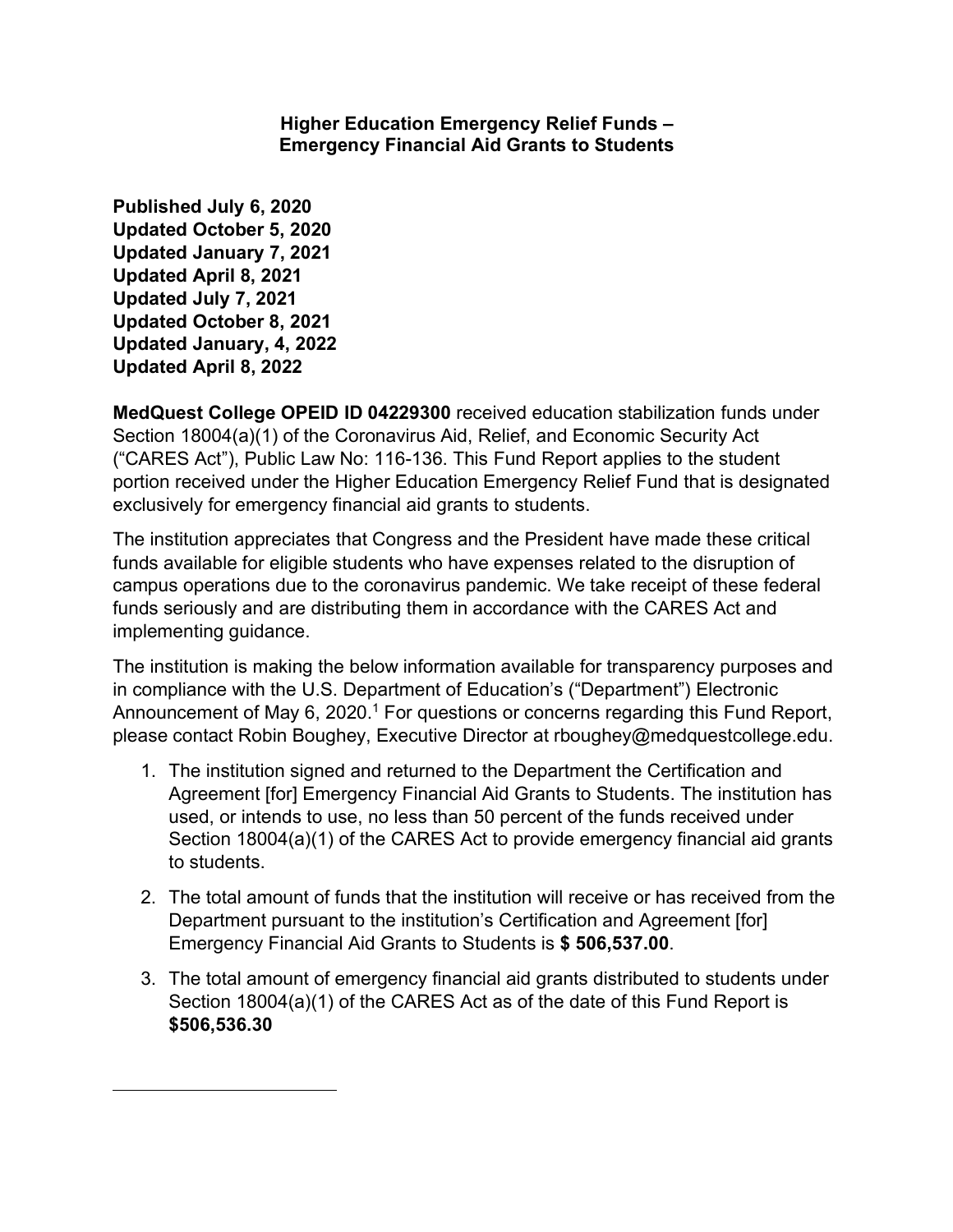- **4.** The estimated total number of students at the institution eligible to participate in programs under Section 484 in Title IV of the Higher Education Act of 1965, and thus eligible to receive emergency financial aid grants under Section 18004(a)(1) of the CARES Act, as of the date of this Fund Report is **465 Students.**
- 5. The total number of students who have received an emergency financial aid grant under Section 18004(a)(1) of the CARES Act as of the date of this Fund Report is **389 Students.**
- 6. The methods used by the institution to determine which students receive emergency financial aid grants and how much they would receive under Section 18004(a)(1) of the CARES Act are provided at **Attachment A**.
- 7. Any instructions, directions, or guidance provided by the institution to students concerning the emergency financial aid grants are provided at **Attachment B**.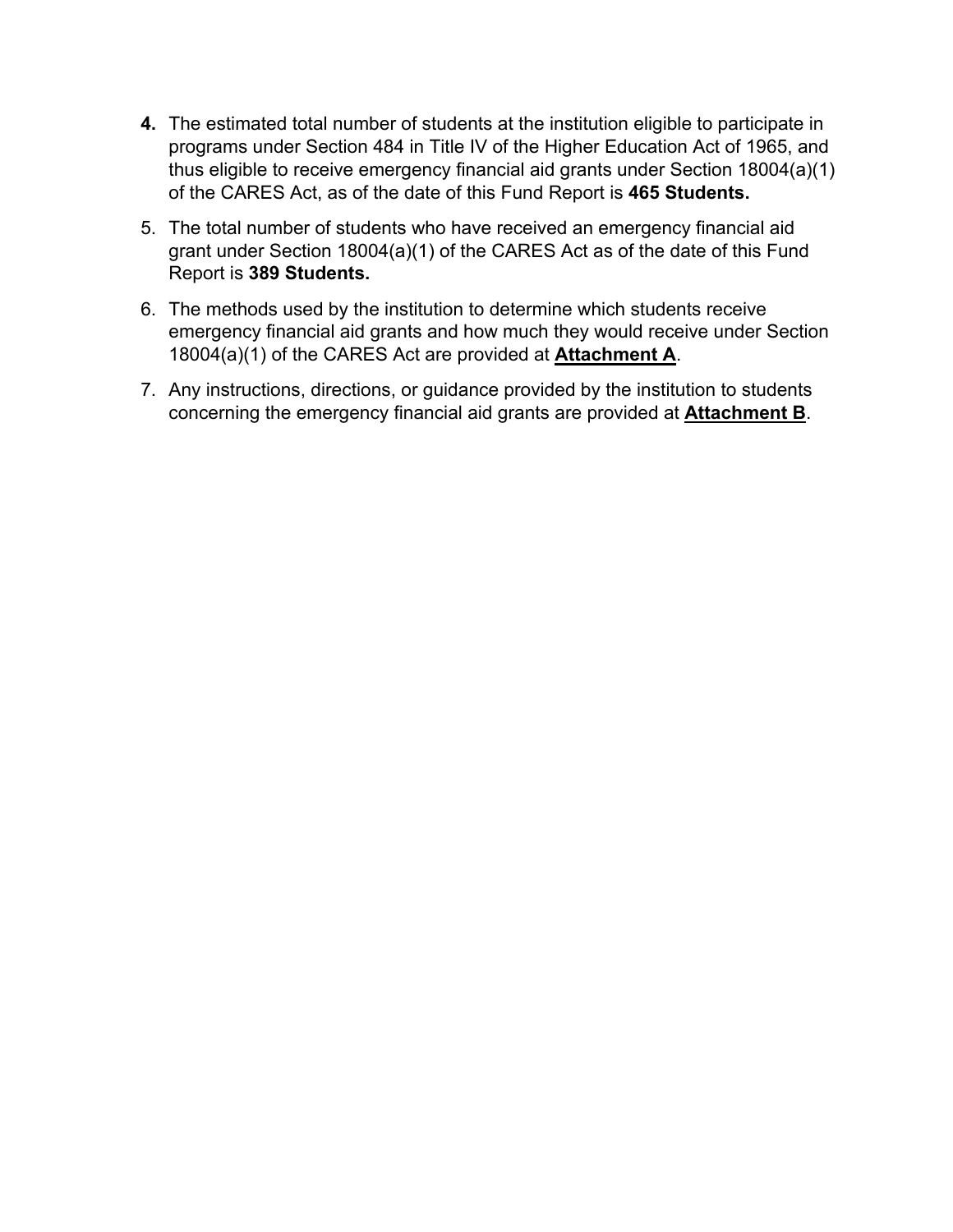# **Attachment A**

### **Eligibility**

- a. Must have completed a FAFSA for 2019-2020 or 2020-2021 award year and be eligible to receive Title IV funding
- b. Must clear any verification codes or "C" codes to fully verify eligibility
- c. Must have been actively enrolled between March 18, 2020 (when the institution transitioned to virtual learning) and June 8, 2020 (when the institution received HEERF funds)
- d. Must complete the MedQuest College Emergency Financial Aid Grants Application